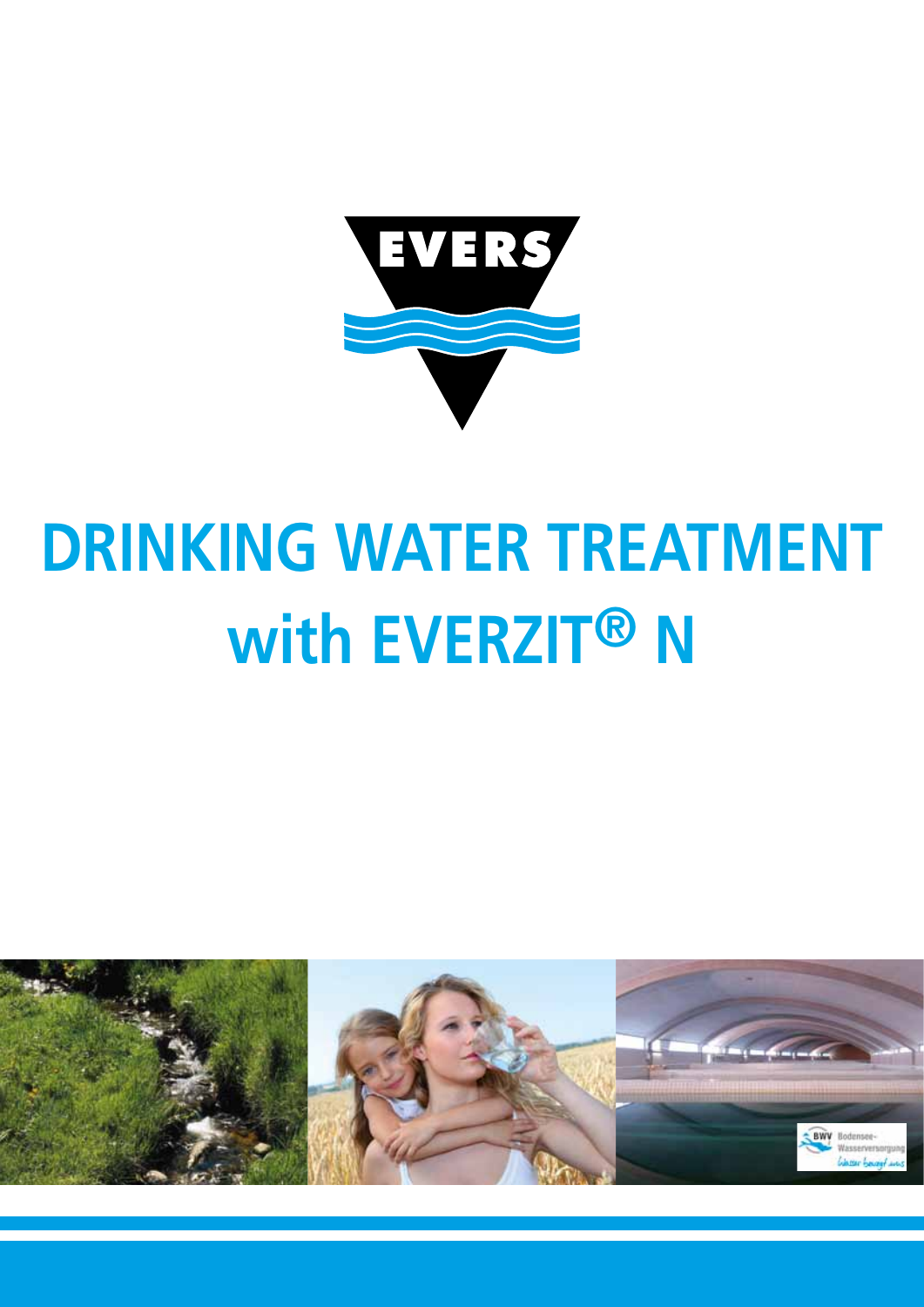

### **Drinking Water the most valuable resource**

Water is the irreplaceable source of our life. The average consumption per capita is up to 200 litres of drinking water per day. EVERS domiciled in the Münsterland has been developing innovative filtration processes for more than 40 years to treat this valuable resource.

EVERZIT® N is being used globally in multi-layer filtration. The most important filter material is a natural product mined at a depth of 1.500 metres: Anthracite EVERZIT® N cleans water in filter systems of a capacity up to 70.000 cubic metres per hour. Thus 22,8 billion litres of raw water are being treated to pure drinking water every day in the whole world.

The quality of our filter materials is crucial. Because only products of an outstanding quality guarantee a sustainable handling of drinking water.

## **Clean water for four million people** *Lake Constance water supply*

Every year Lake Constance water supply takes more than 130 million cubic metre of water from a depth of 60 metres. EVERZIT<sup>®</sup> N plays an important role that this valuable commodity from Europe's biggest drinking water reservoir is brought in clear and pure quality to four million people.

For many years the Sewage Board Unteres Schussental has been relying on EVERZIT<sup>®</sup> N for the tertiary treatment in the waste water treatment plant Eriskirch. And now the filtration material made of the purest anthracite is being used at Lake Constance for the filtration of drinking water.

In a first step microstrainers retain turbidity in the treatment plant Sipplinger Berg, pure oxygen eliminates micro-organisms in the ozone generator thus detriments to odour and taste are avoided.

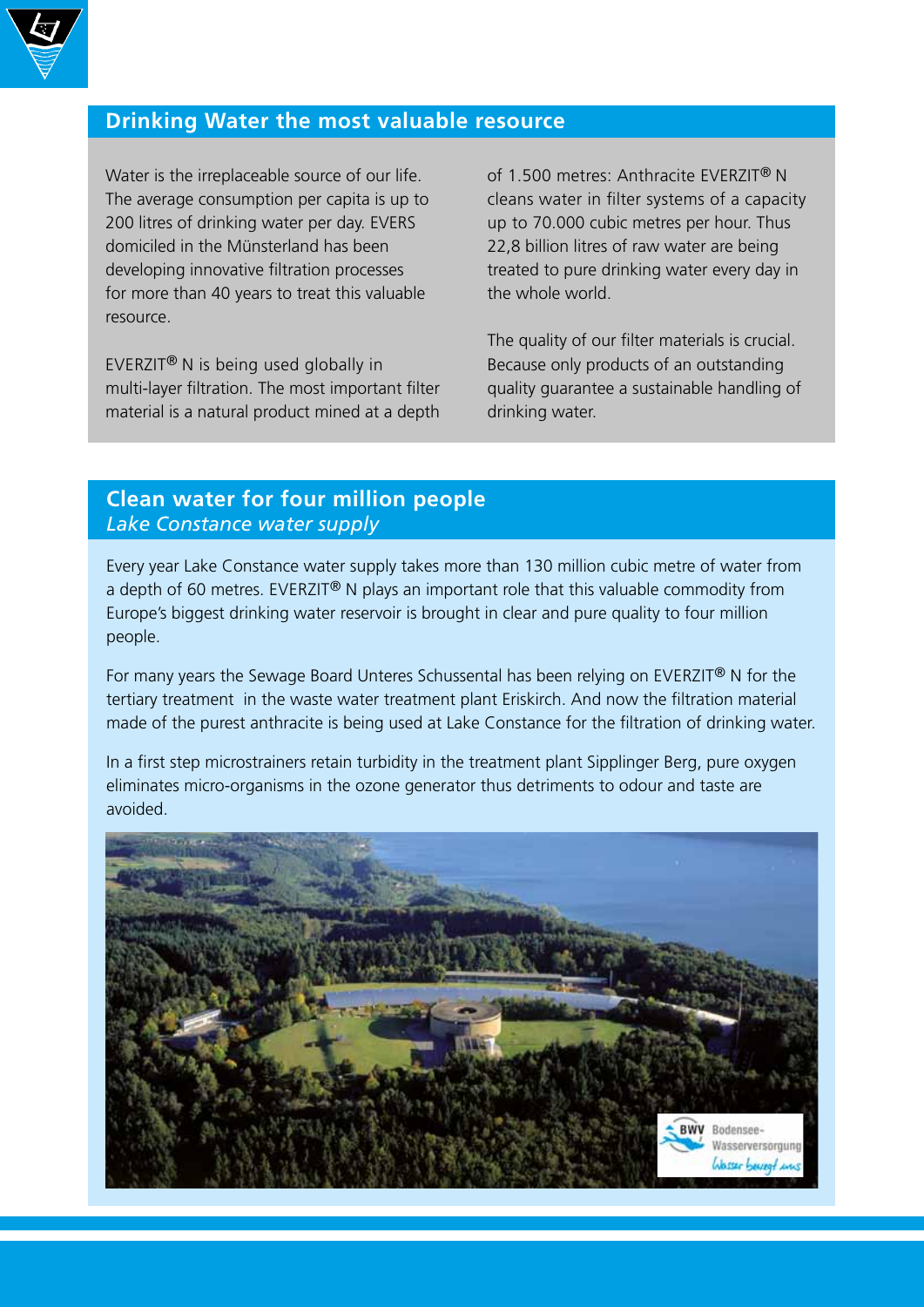

Thus the coarse EVERZIT® N guarantees a high filtration efficiency. At the same time the holding times of the filters are extended by optimized volume filtration which results in a cost reduction for rinsing water and energy.

The EVERZIT<sup>®</sup> N multi-layer filters are cleaned in a rinsing sequence of air and water.

#### *Filter layout*:

EVERZIT<sup>®</sup> N 0,8 - 1,6 mm: Quartz sand 0,3 - 0,7 mm: Support layer:

400 mm 600 mm 400 mm

#### *Technical Data:*

Capacity: Number of multi-layer filters: 27 Total surface: Filter velocity: 15.000 m3/h 3.000 m2 approx. 5 m/h



## **A Natural Phenomenon in the North Sea**  *Juist Water Work*

The groundwater of the islands in the midst of the North Sea is very salty. A natural phenomenon enables the Juist Water Work to provide drinking water for more than 100.000

tourists and 1.700 islanders independent from the mainland. So-called "sweet water lentils" guarantee rich reservoirs. That is the raw material for a clean and natural product treated with EVERZIT® N.

The sweet water lentils are formed by the rain water that meets salty water in the ground. Due to its lower specific weight it settles above the salt water and can be drawn up. And that is the reason for its characteristic yellow colour. Humic matters dissolved by the water from from peaty humus layers are the reason for this colour. Only iron and manganese are removed by filtration.